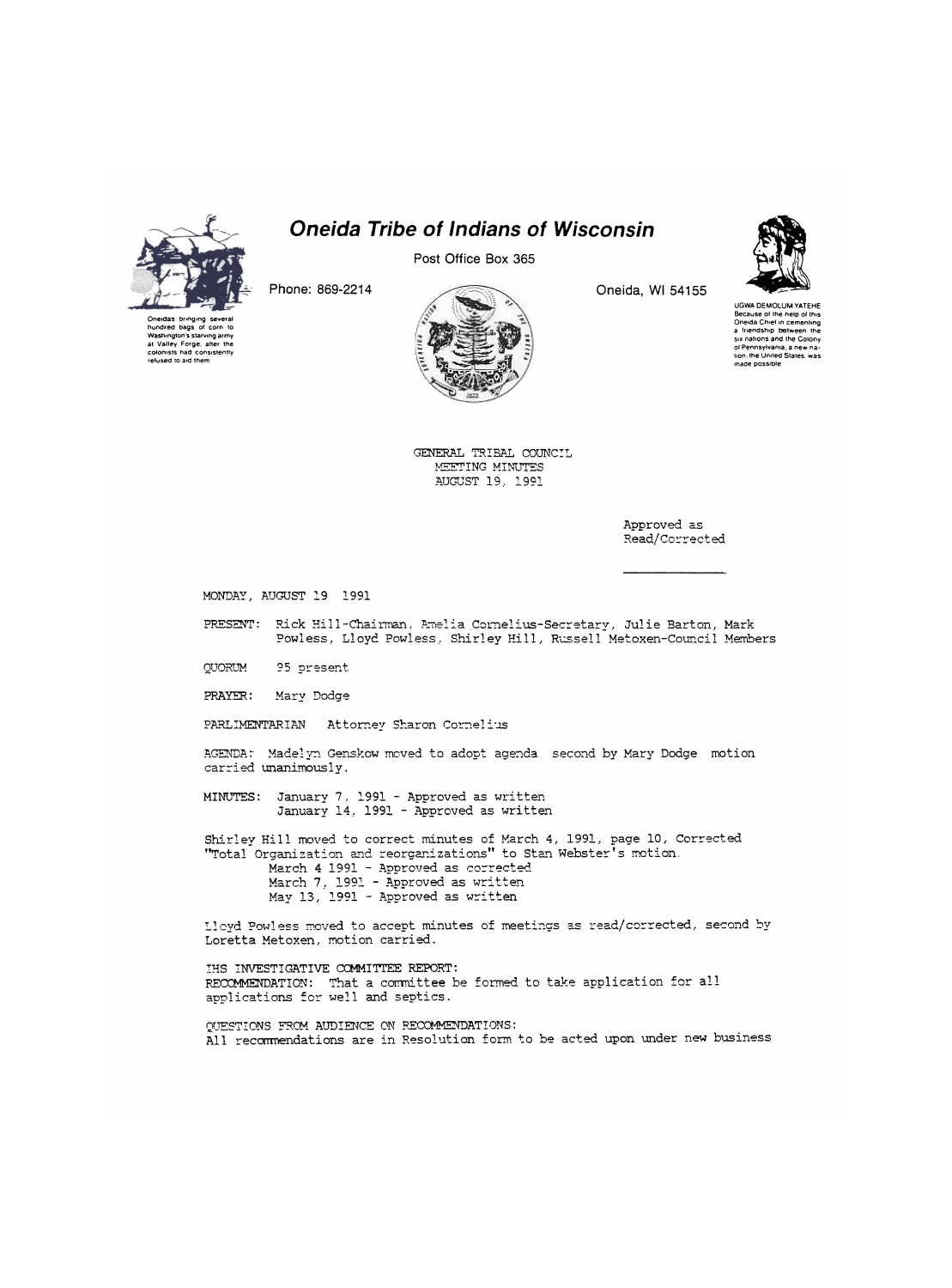**Mary Dodge moved to accept report and to put recommended resolution under new** 

**Mary^Dodge withdrew previous motion and to approve report and to act upon each**  resolution now, second agrees, motion carried.

**RESOLUTION 7-1-91-1** 

**WHEREAS, failing septic systems are a health hazard and pollutes the**  environment, and

**WHEREAS, risers on septic tanks allow for easy access for pumping and inspection of tanks,** 

NOW THEREFORE BE IT RESOLVED: that all septic tanks on the Oneida Reservation shall be pumped and inspected every two years, and

BE IT FURTHER RESOLVED: that a system shall be set up to monitor and require a scheduled maintenance program, and

**BE IT FURTHER RESOLVED: that the Oneida Tribe shall develop a program to promote**  and assist Tribal Home Owners to put risers on Septic tanks. Risers that have **too small of an opening for inspection of the baffles shall be required to be**  replaced with risers that have an opening large enough for inspection of **baffles.** 

**Question on cost for pumping and staffing to do the work recruired in Resolution** 

Pat Cornelius moved to table Resolution for further information, second by Kathy **Hughes, motion carried unanimous1v.** 

**Ernie Stevens, Jr. moved to table remaining 9 resolutions and that the Business Conrnittee follow up by reviewing and providing recommendations, second by Stan Webster, motion fails.** 

**Kathy Hughes moved to refer to Business Committee meeting of September 30 to review and provide action on cost assessment and logistics, second by Ernie Stevens Jr., motion carried.** 

**STAN WEBSTER - Ernie Stevens moved to set a date by the Business Committee for Personnel Policies and Procedures, second and carried.** 

**RESOLUTION - ADMINISTRATIVE PROCEDURES ACT & APPEALS COMMISSION RESOLUTION 3-19-91-A** 

## **RESOLUTION # 8-19-91-A**

**WHEREAS, the Oneida Business Committee formally adopted the Oneida Tribal Administrative Procedures Act and Oneida Appeals Commission on May 2, 1990, and** 

**WHEREAS, the Oneida Business Committee notified the General Tribal Council of said action at the 1990 annual General Tribal Council meeting and the 1991 General Tribal Council semi-annual meeting, and**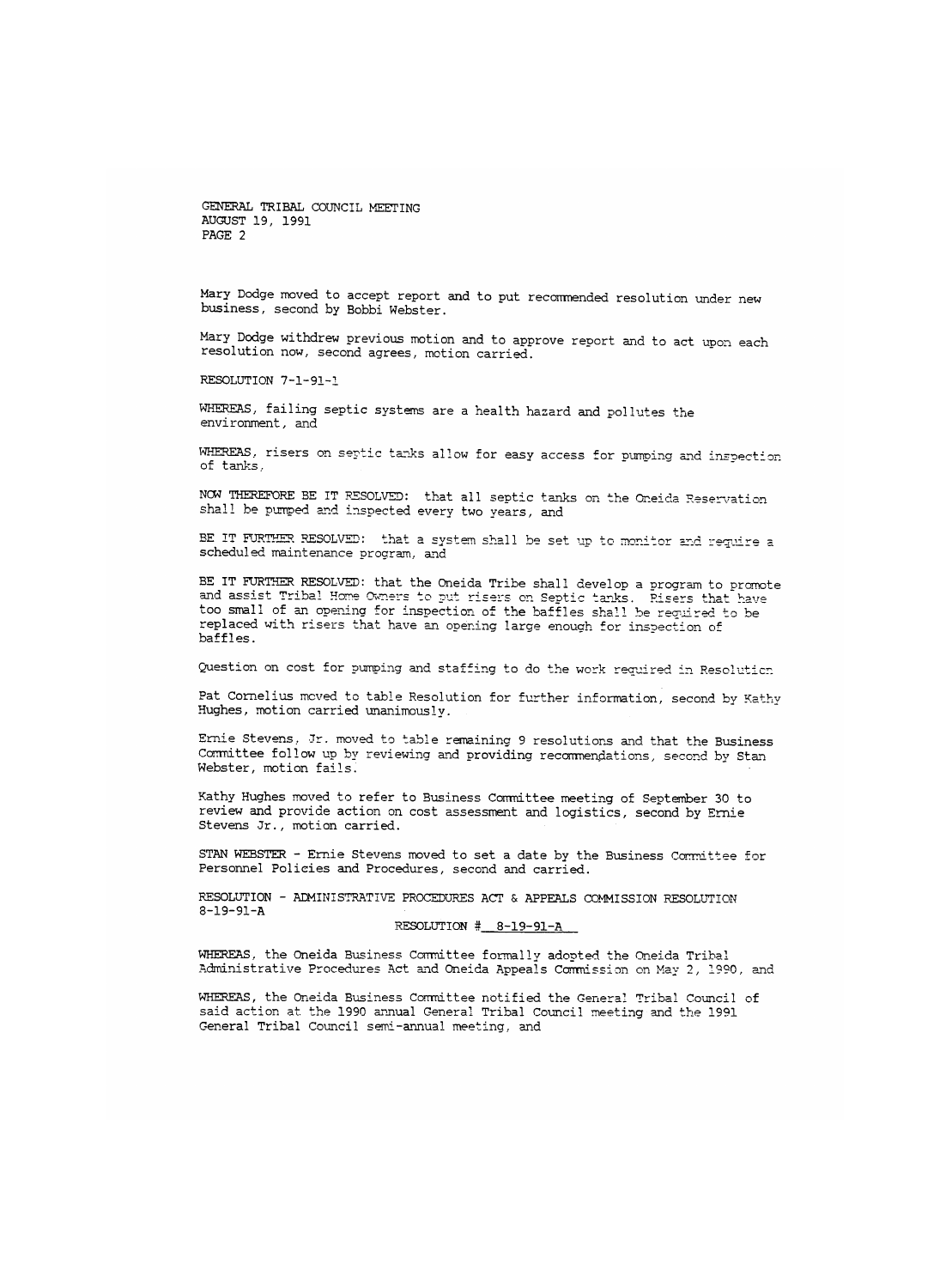e.

WHEREAS, the Oneida Business Committee has brought forward the Oneida Tribal **Administrative Procedures Act and Oneida Appeals Commission for reauthorization and reaaoption by the Oneida Business Committee, and** 

**WHEREAS, the General Tribal Council has been given notice of said adoption of the Oneida Tribal Administrative Procedures Act and the Oneida Appeals Corrmission and has had adequate time to review said actions, and** 

**WHEREAS, said Act and Commission would enhance and protect the self-government and sovereignty of the Oneida Tribe, and** 

WHEREAS, said Act and Commission will enhance a governmental separation of **powers between the legislative, executive and judicial responsiblities of the Oneida Tribe, and** 

**WHEREAS, the Act and Commission will diminish political pressure upon the Oneida Business Corrmittee by removing it from initial judicial decisions, and** 

**WHEREAS, the Act will provide for consistent procedures of law/rule making and due process throughout the Oneida Tribe, and** 

HEREAS, the Indian Civil Rights Act of 1968, 25 USC Section 1301-1303 supports **the policy"that all Indian Tribes\* exercising powers"of self-government shall**  insure that individual rights are protected and that people have a right to "petition for redress of grievances", and

WHEREAS, recent federal and state regulations are requiring that in order for tribes to receive funding, loans or grants, they must have an internal governmental structure that provides fairness and notice. and

WHEREAS, An Appeals Commission will maintain the integrity of an Oneida traditional system of decision making by insuring that there is more than one decisionmaker for any issue.

**NOW THEREFORE BE IT RESOLVED: that the Oneida General Tribal Council does hereby formally reauthorize the adoption of the Oneida Tribal Administrative Act and Oneida Appeals Corrmission for immediate implementation.** 

**Loretta Metoxen moved to adopt, second by Amelia Cornelius** 

Parlimentarian - Attorney Hill, explanation provided by Attorney Cornelius on the Administrative Act and Appeals Commission.

Motion carried

Parlimentarian Attorney Cornelius

Amelia Cornelius moved to adopt Resolution 8-19-91-B on Funds: (2) Trust<sup>.</sup> 2) **Lard' Reserve, second b" Ll Llovd Fowl ess** 

WHEREAS. Oneida General Tribal Council Resolution #1-8-77-C authorized the duly **<sup>0</sup>i or+pj f^eida Trust Ccmrdttee the sole legal authorit stering the** Pocket 75 Trust Fund, and

Low.  $\mathcal{M}_{\rm eff}^{\rm exp}$  $\propto \sqrt{\epsilon}$  $\sim 100$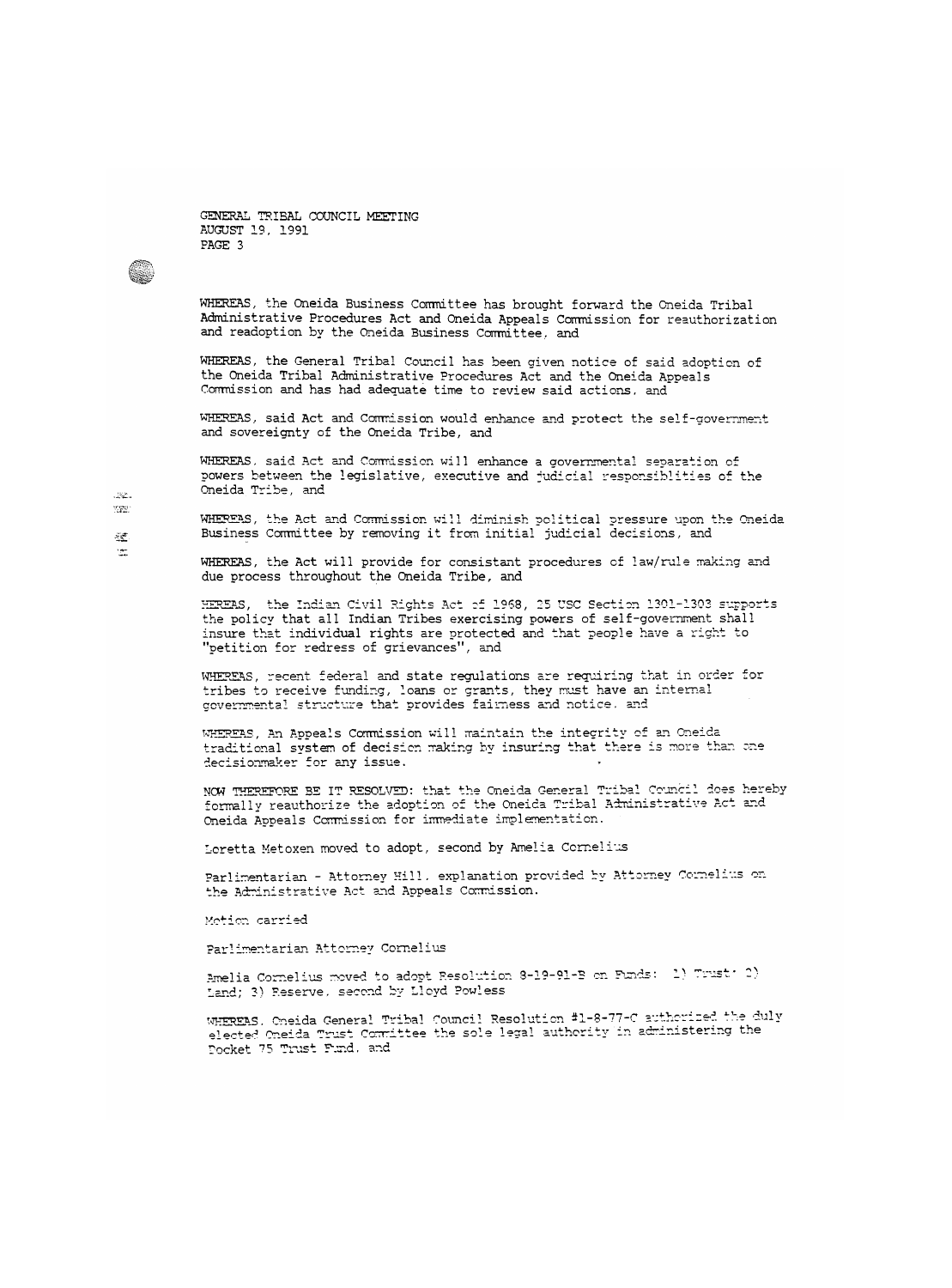**WHEREAS, General Tribal Council Resolution #10-29-87-A provides for a Tribal Reserve Fund and the creation of a Land Accruisitian Budget, and** 

**WHEREAS, the Oneida Business Committee Resolution #9-29-89-C calls for the** 

**WHEREAS, on January 3, 1990 the Oneida General Tribal Council took action to direct the Oneida Trust Committee to prepare a plan that will include the 50% Tribal Reserve Fund, established by General Tribal Council Resolution #10-29-87-A, and to coordinate this fund with the proposed expenditures of**  Resolution #9-29-89-C "Revolving Loan Fund", and

WHEREAS, General Tribal Council Resolution #6-30-91-A incorporated Docket 75 into an Elderly Per Capita Payment Distribution Plan on a perpetual basis which requires annual tribal contribution to the plan, and

**WHEREAS, the General Tribal Council has demonstrated through legislative action a concern for a secure and sound financial future for the general membership as set forth in aftermentioned resolution, and that no invasion of the principal amounts shall be invaded without 2/3 majority vote of the administering conmittee, Business Committee and General Tribal Council.** 

NOW THEREFORE BE IT RESOLVED: that on an annual basis, the Oneida Tribe of Indians of Wisconsin shall budget a front-end minimum of funds in the following schedule.

| \$<br>170,000            |
|--------------------------|
| \$<br>500,000            |
| \$170,000                |
| Ŝ<br>840,000             |
| 330,000<br>\$            |
|                          |
| $$750,000$<br>$$330,000$ |
| \$1,410,000              |
|                          |
| \$500,000                |
| \$1,000,000              |
| 500,000<br>S.            |
| \$2,000,000              |
|                          |

**NOW THEREFORE EE IT RESOLVED: that the remaining Tribal funds shall be utilized for annual Tribal budget requirements, and that a plan for the management of three (3) Priority Funds shall be developed cooperatively between the Oneida Business Committee, Oneida Trust Committee, and Oneida Land Committee with a final report back to the Oneida General Tribal Council, semi-annually.** 

**BE IT FURTHER RESOLVED: that this Resolution shall supersede Resolutions**  #10-29-87-A and #9-29-89-C.

**Loretta Metoxen moved to amend resolution by the following amounts (Land**